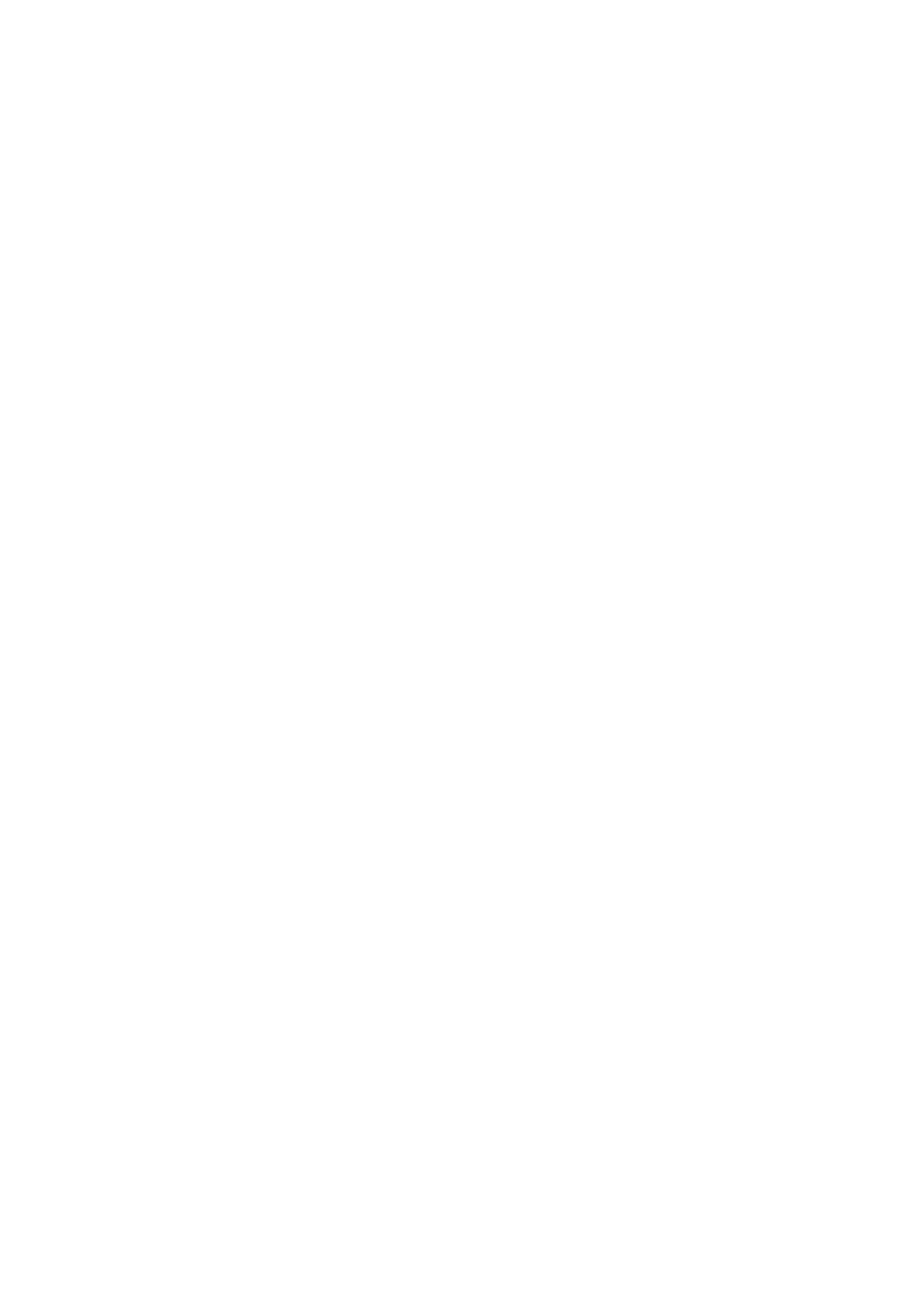

## **DRAFT ROAD WORKS (EMBARGO PERIODS AND PROTECTED ROADS) (JERSEY) REGULATIONS 201-**

#### **REPORT**

#### **1. Introduction**

The Road Works and Events (Jersey) Law 2016 ("the Law"), sponsored by the Department for Infrastructure ("DfI") was adopted by the States on 20th January 2016, sanctioned by Order of Her Majesty in Council on 4th May 2016, and registered by the Royal Court on 13th May 2016. The Law has been published as [L.11/2016.](https://www.jerseylaw.je/laws/enacted/Pages/L-11-2016.aspx) The Law creates for the first time a comprehensive framework for the control and management of road works and road-based events on the Island's public roads.

The reasons for the implementation of the new Law are set out in detail in the report within [P.152/2015.](http://www.statesassembly.gov.je/assemblypropositions/2015/p.152-2015.pdf) The initial commencement Act (Road Works and Events (Jersey) Law 2016 (Appointed Day) Act 2016  $(R & 0.121/2016)$  commenced provisions relating to the holding of events in or near roads on 1st January 2017. A second Act will commence remaining provisions on 1st January 2018, relating to the regulation of road works on public roads, and the draft Act (*see* P.85/2017) is lodged alongside these draft Regulations and the Draft Road Works and Events (Consequential Provisions) (Jersey) Regulations 201- (*see* P.87/2017).

Article 9 of the Law places a duty on the Island's highway authorities (DfI and the Parishes) to manage their road networks (with respect to road works, etc.) so as to "secure the expeditious movement of traffic" (i.e. to minimise traffic disruption). In exercising this duty, the Law also states that highway authorities shall have particular regard to "the need to protect the structure of the road" as an important public asset.

In view of this, Part 6 of the Law provides the Island's highway authorities with a number of restrictions that can be imposed on road works if they involve "breaking up" or "excavating" the road (termed "undertaker works"). Such works, usually by or for utility companies (termed "undertaker") are carried out under "statutory powers" (conferred by either a licence or utility Law), and are generally in order to place or maintain buried utility supply infrastructure (termed "apparatus").

The draft Regulations deal with 2 issues: firstly, they specify periods (termed "embargo periods") during which certain undertaker works may not take place immediately after highway authority works (such as road reconstruction or resurfacing), except in limited circumstances. Secondly, they list certain roads (termed "protected roads") or sections of road for which there is a presumption against undertaker works taking place, except to inspect, maintain, adjust, repair, alter, renew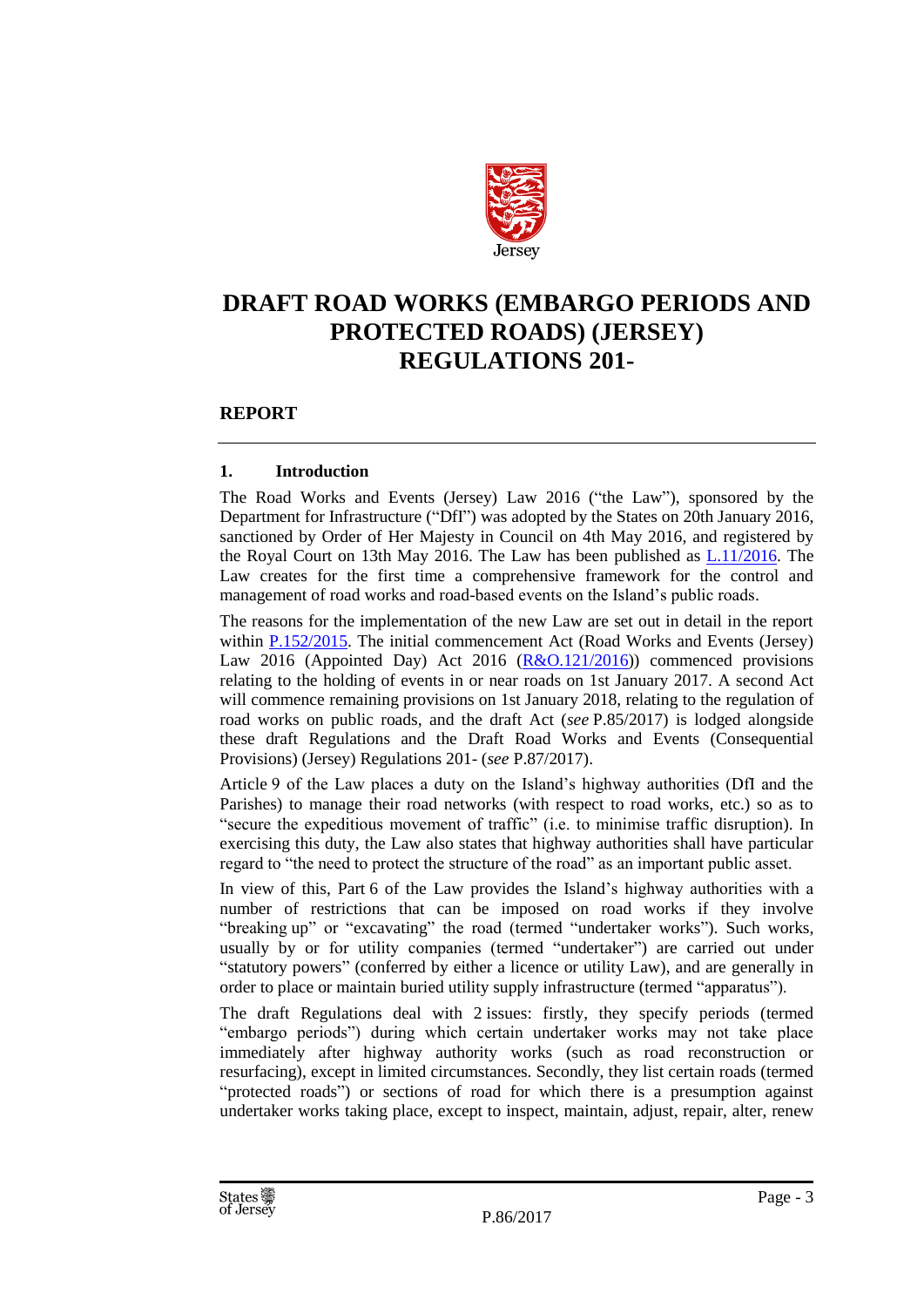or remove "existing" apparatus (this right is not affected). The presumption being against the use of the road as a route for entirely "new" utility infrastructure.

In contemplating such restrictions, the Law takes into account the statutory obligations under which utility companies operate and the important nature of the services they provide.

#### **2. Regulation 2: Embargo periods**

#### 2.1 Background

The ability of the highway authority to prevent or delay a road recently resurfaced or reconstructed (termed "substantial highway authority works") from being dug up as a result of undertaker works is critical if they are going to be able to –

- protect the Public's investment and ensure that the newly maintained road achieves its maximum service life;
- prevent repeated and avoidable traffic disruption in the same location; and
- focus road work programming such that undertaker works are done in a co-ordinated way in advance of the highway authority's works.

Therefore, in keeping with road work legislation in other jurisdictions (such as the UK, etc.) Article 28(3) of the Law gives the Island's highway authorities the power, following substantial highway authority works, to restrict undertaker works that involve breaking up or excavating the road (termed "embargoed undertaker works"); the restriction being for a defined period called the "embargo period".

#### 2.2 Basic rules and operation

If a highway authority wishes to implement an embargo, it must observe a number of notification requirements set out in Article 28(4), (5) and (7) of the Law. In particular, Article 28(4)(a) requires the highway authority to give at least 6 months' advance notice that it intends, following completion of its substantial highway authority works, to prohibit undertaker works for the embargo period. This notice is to allow time for any planned undertaker works to be carried out before the highway authority's works.

However, exemptions are made for emergency and urgent works, for example to repair damaged or faulty utility apparatus. Also, works which are in response to a request for a new customer service or supply which was not received by the utility company at a time when it was practicable for the works to be completed (i.e. before the highway authority's works started). The highway authority is also free to waiver the embargo restriction (and grant a road works permit) if it considers the circumstances of an application justify such an exemption. A decision by the highway authority to refuse a permit can be appealed in accordance with Article 63 of the Law, or be dealt with using an "alternative dispute resolution" process in accordance with Article 64. Where an undertaker loses an appeal, the Law's Article 45 exempts them from liability arising from any failure to fulfil a statutory duty under utility Law (to the extent that such failure was attributable to the highway authority or the Minister's decision).

Note: In circumstances where works are exempt from the embargo restriction or where the highway authority grants an exemption, the Law provides for a number of alternate remedies to ensure that the recently maintained road is reinstated to "like for like" condition. For example, Article 34 allows the highway authority to serve a notice on the undertaker to carry out an "enhanced reinstatement" (protecting the visual appearance of the new surface). Article 35 allows the highway authority to carry out the enhanced reinstatement itself and to recover its costs.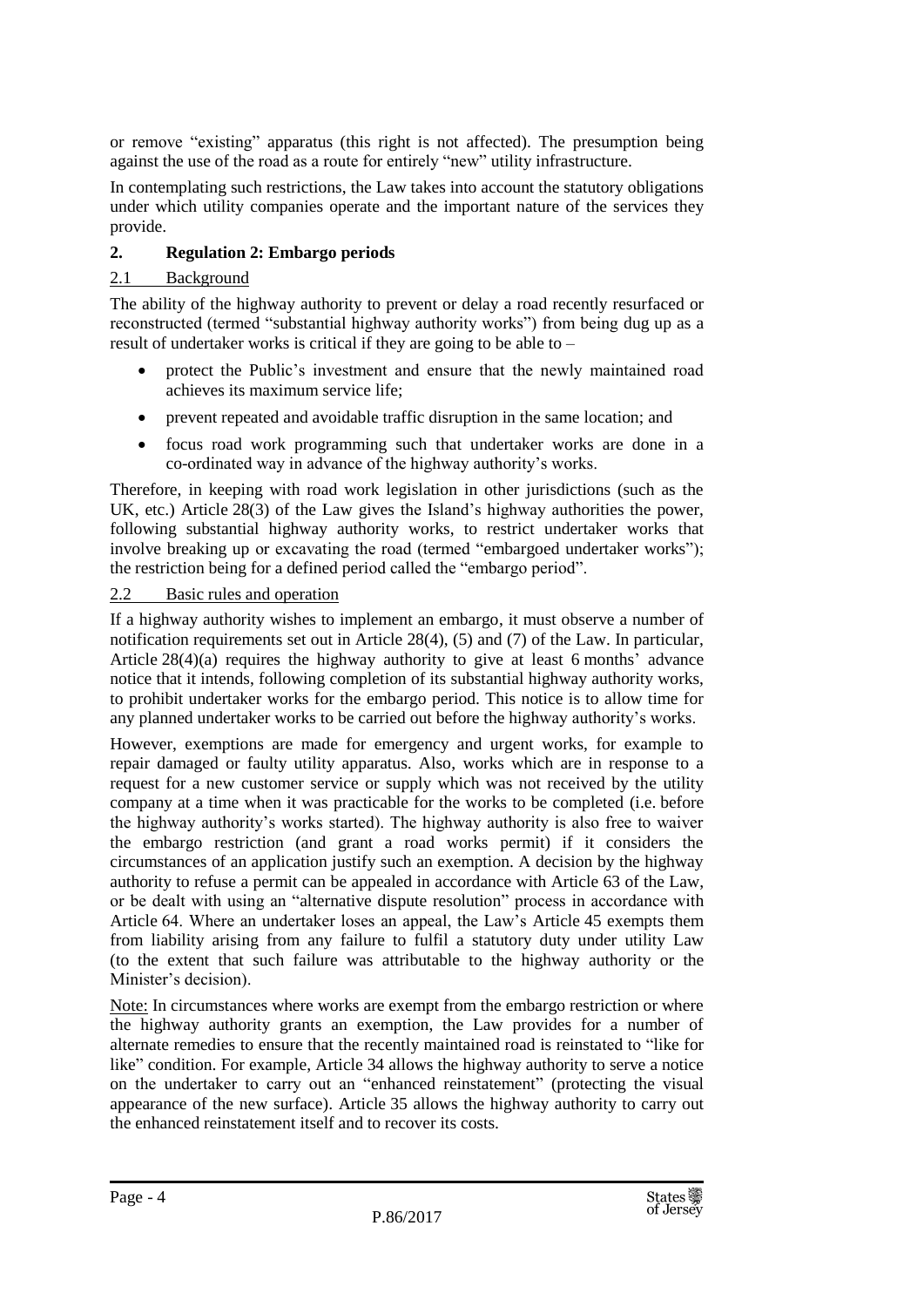2.3 Proposed embargo periods

Article  $28(1)$  of the Law states that the –

*"embargo period" means the period commencing on the date substantial highway authority works are completed and ending immediately after the expiry of such length of time as the States may by Regulations specify;".*

In pursuance of Articles 28(1) and 68, draft Regulation 2 sets out the embargo periods that can be applied by the highway authority. These are based on the importance of the surface that is to be maintained and the significance of the maintenance works undertaken. Broadly speaking however, the more costly the maintenance, the longer the embargo period.

Road surfaces are split into 2 types: "carriageway" (i.e. the part of a road for the carriage of motor vehicles), and "paved road other than the carriageway". Due to the broad definition of "road" provided under Article 2 of the Law, the term "carriageway" includes "a paved cycle track", which reflects their growing importance to the Island's transport network. Likewise, "paved road other than the carriageway" includes lanes, footways, footpaths, alleys, passages, promenades and open spaces such as pedestrian areas or squares, etc. The main pre-condition is that the surface is "paved" (meaning paved with cement, concrete, asphalt or another hard or impermeable material).

The embargo periods set out in the draft Regulations (see **Table 1** below) are broadly in keeping with current UK legislation and DfI's own policy-based rules (i.e. 3-year embargo on carriageways and one year on footways), agreed with utility company consent in 2005.

| Carriageway (to include paved cycle tracks)                                                                                                                       |                                                                                                                                                                                                                         |  |  |  |
|-------------------------------------------------------------------------------------------------------------------------------------------------------------------|-------------------------------------------------------------------------------------------------------------------------------------------------------------------------------------------------------------------------|--|--|--|
| 5 years                                                                                                                                                           | In relation to new construction or reconstruction.                                                                                                                                                                      |  |  |  |
|                                                                                                                                                                   | In relation to surface treatments of high visual amenity, i.e. of a "prestige" or<br>"artisan" nature (e.g. stone paving, cobbles, sets, or similar surface-bonded<br>features, also surfaces of special colour, etc.). |  |  |  |
| 3 years                                                                                                                                                           | In relation to resurfacing (including overlays and surface dressing).                                                                                                                                                   |  |  |  |
| Paved road other than the carriageway (including a lane, footway, footpath, alley,<br>passage or promenade, open space such as a pedestrian area or square, etc.) |                                                                                                                                                                                                                         |  |  |  |
| 5 years                                                                                                                                                           | In relation to surface treatments of high visual amenity, i.e. of a "prestige" of<br>"artisan" nature (e.g. stone paving, cobbles, sets, or similar surface bonded                                                      |  |  |  |
|                                                                                                                                                                   | features, also surfaces of special colour, etc.).                                                                                                                                                                       |  |  |  |

*Table 1: Proposed embargo periods with respect to paved road surfaces*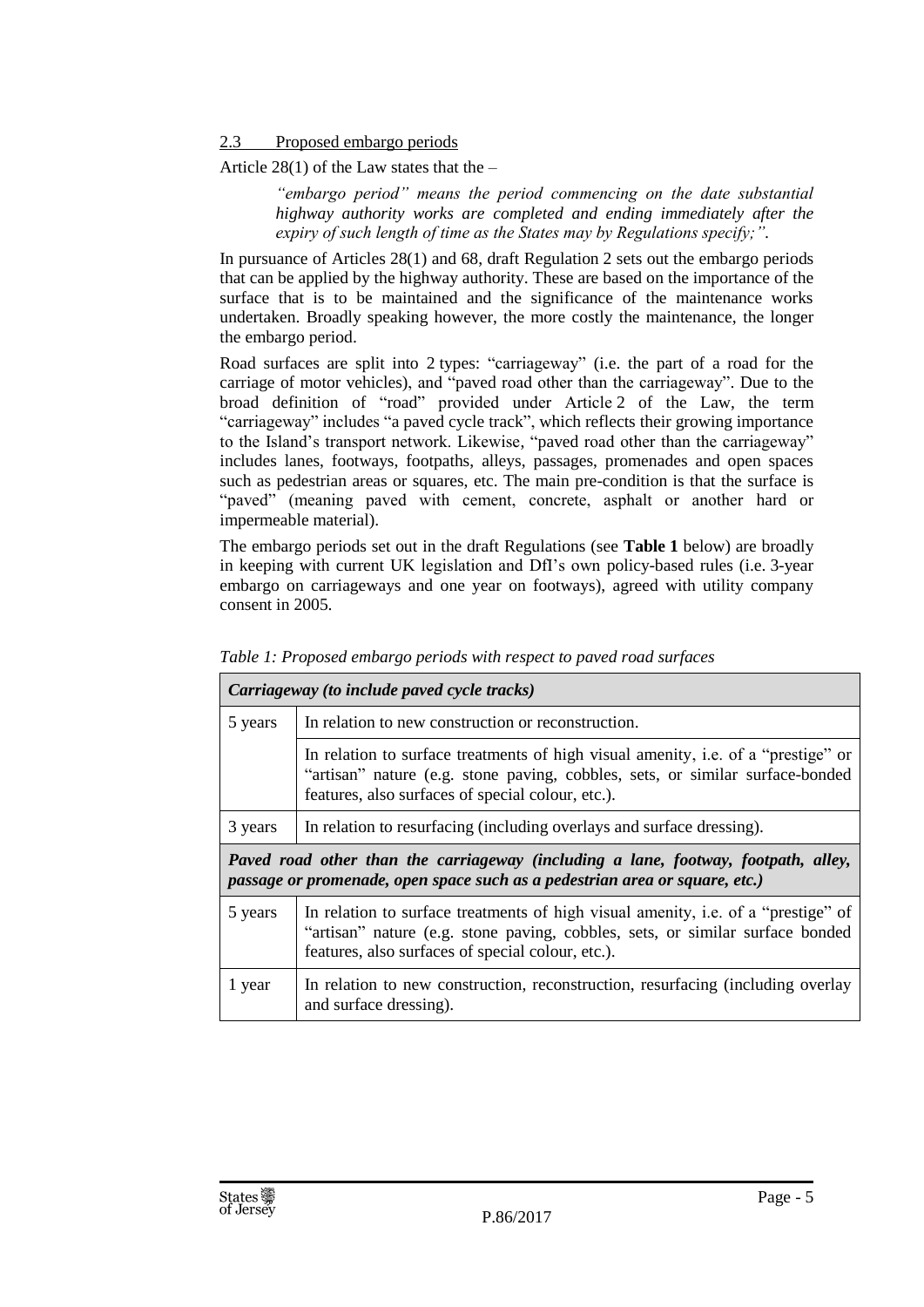#### **3. Regulation 3: protected roads**

#### 3.1 Background

The right of utility companies to carry out undertaker works is established through utility legislation (i.e. [Drainage \(Jersey\) Law 2005,](https://www.jerseylaw.je/laws/revised/Pages/22.080.aspx) [Electricity \(Jersey\) Law 1937,](https://www.jerseylaw.je/laws/revised/Pages/27.100.aspx) [Jersey Gas Company \(Jersey\) Law 1989,](https://www.jerseylaw.je/laws/revised/Pages/27.300.aspx) [Telecommunications \(Jersey\) Law 2002,](https://www.jerseylaw.je/laws/revised/Pages/06.288.aspx) [Water \(Jersey\) Law 1972,](https://www.jerseylaw.je/laws/revised/Pages/27.700.aspx) etc.). Although each utility Law varies in its structure and content, the following common powers are established –

- Power to break up roads, etc.
- Power to place, inspect, maintain, adjust, repair, alter, renew, or remove apparatus below, on or above roads.

When a utility company decides to carry out undertaker works (in order to place new apparatus in a road), it inevitably brings with it the potential for further works. For example, over time the new apparatus in the road will need to be inspected (e.g. involving the opening of manholes, etc.); repaired (sometimes without warning as emergency works); and replaced (when age or capacity makes it unfit for purpose). Therefore, when apparatus is placed in a road, it leaves a legacy of future works, involving –

- Traffic disruption; and
- Road digging, leading to reduced road life and increased road maintenance.

Note: Research, both locally and in the UK and USA, indicates that utility trenching reduces the life of roads by between 30% and 40%, leading to increased maintenance, reduced performance and early replacement.

Although Part 3 of the Law introduces a permit-based regulatory framework that gives highway authorities control of the timing and manner of such works, the basic right of utility companies to use roads as a conduit for their apparatus is not affected. While in general it is accepted that such an arrangement is necessary if they are to provide essential services to each property, there are routes in the Island that are of such strategic traffic importance that the disruption associated with hosting buried apparatus is to be avoided wherever possible.

Therefore, in keeping with road work legislation in other jurisdictions (such as the UK, etc.) Article 29(1) of the Law states that  $-$ 

*"The States may by Regulations where they consider a road, or part of a road, to be of sufficient strategic importance to Jersey's transport connections, designate the whole or part of that road as protected."*

#### 3.2 Basic rules and operation

The effect of the States designating a road, or section of road, as protected is that undertakers (i.e. utility companies, etc.) will not have an automatic right to carry out undertaker works, except when it is to inspect, maintain, adjust, repair, alter, renew or remove existing buried apparatus (that right is not affected). Article 29(2) of the Law states that –

- *"(2) A highway authority shall refuse to grant a permit under Article 14 to carry out undertaker works in a protected road unless the works comprise –*
	- *(a) anything described in the definition "undertaker works" in relation to existing apparatus situated in a road; or*
	- *(b) the works are approved in advance by the Minister.".*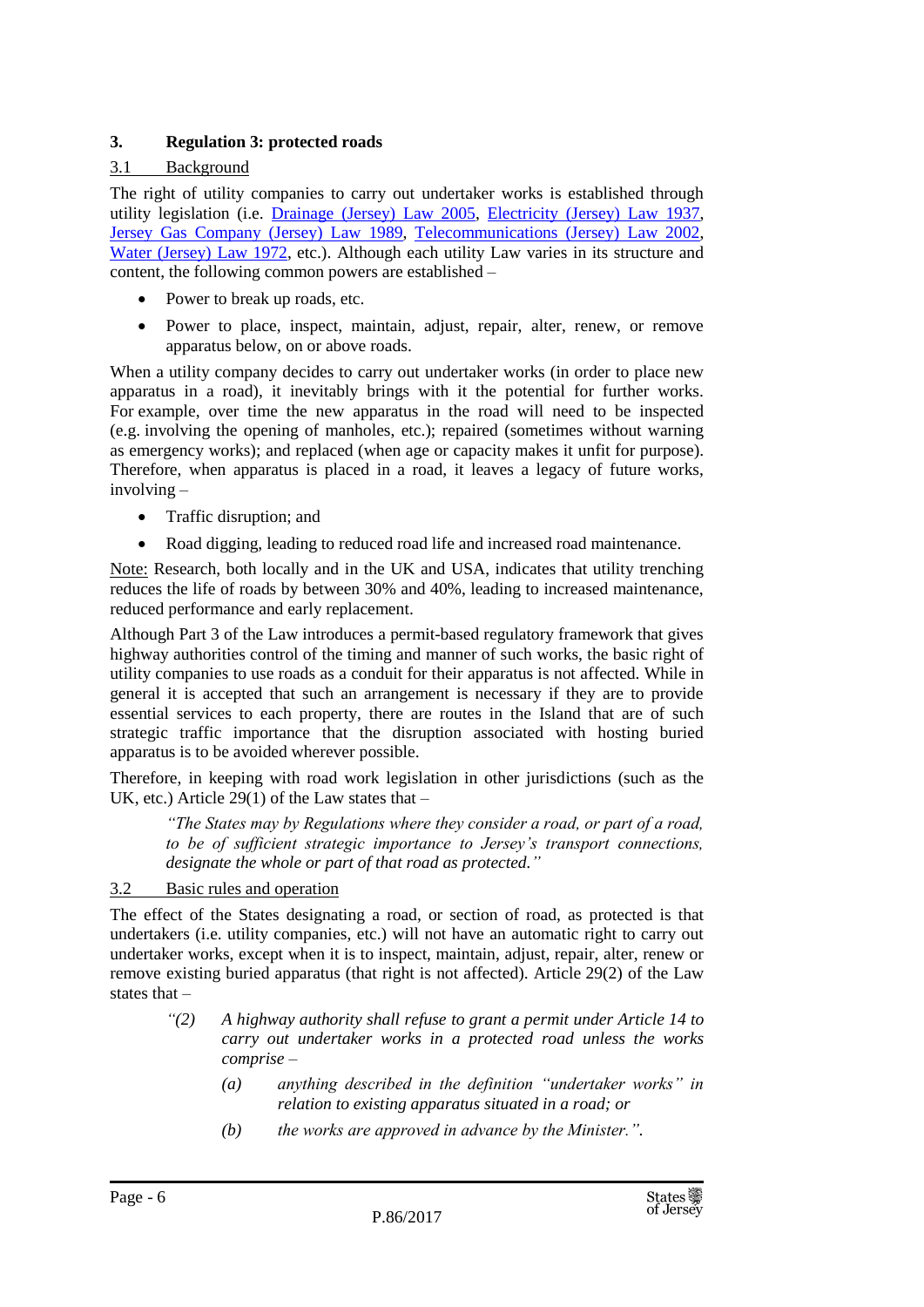There is therefore a presumption against new utility infrastructure being placed in a protected road.

An undertaker wishing to place new apparatus in a protected road would have to apply to the Minister for Infrastructure, who would give consideration to the technical and economic viability of the proposal in the context of possible alternatives. The aim in each case would be to balance technical/economic considerations against the likely long-term traffic impact and public cost of hosting new apparatus in the protected route.

In particular, DfI will be looking to protect routes dependent on critical highway structures such as La Route de Libération (which includes the Tunnel and the Underpass), where undertaker works could lead to unacceptable damage, increased maintenance/reduced service life, or a loss of function. Such routes to date have, to a great extent, been spared from use as a conduit of utility infrastructure, but it is important that this does not change.

In general, where a road or section of road is protected, then that protection will for the most part only apply to the carriageway (i.e. the part of a road for the carriage of motor vehicles), allowing an alternative route for apparatus in the footway or verge. In addition, lateral road crossings, such as to permit property connections, will be permitted where absolutely necessary.

#### 3.3 Selection criteria

An assessment of the road network has been carried out based on the following assessment criteria –

- $\triangleright$  Does the road fulfil a strategic transport need (i.e. does it link a commercial centre to a port, or is it a key logistic route for the delivery of freight or services, etc.)?
- $\triangleright$  Is the road ostensibly clear of existing utility apparatus? (If the road is already heavily utilised, then the protection will be ineffectual.)

In addition, the designation will be used to protect critical highway structures, such as the Tunnel and the Underpass, that might be compromised by undertaker works.

3.4 Proposed protected roads

In pursuance of Article 29(1) of the Law, draft Regulation 3 designates the following roads as protected –

| <b>Strategic Role</b>  | Road                                    | <b>Extent</b>                                                                                            |
|------------------------|-----------------------------------------|----------------------------------------------------------------------------------------------------------|
| Town to La Collette    | <b>Commercial Buildings</b>             | all                                                                                                      |
|                        | Le Quai aux Marchands                   | all                                                                                                      |
| Town to Harbour        | La Route du Port Elizabeth              | all                                                                                                      |
| Town to Airport        | La Route de Beaumont<br>(Beaumont Hill) | from its junction with<br>La Rue du Craslin to its<br>junction with L'Avenue de<br>la Reine Elizabeth II |
|                        | L'Avenue de la Reine<br>Elizabeth II    | all                                                                                                      |
| South Coast Trunk Link | La Route de la Libération               | all                                                                                                      |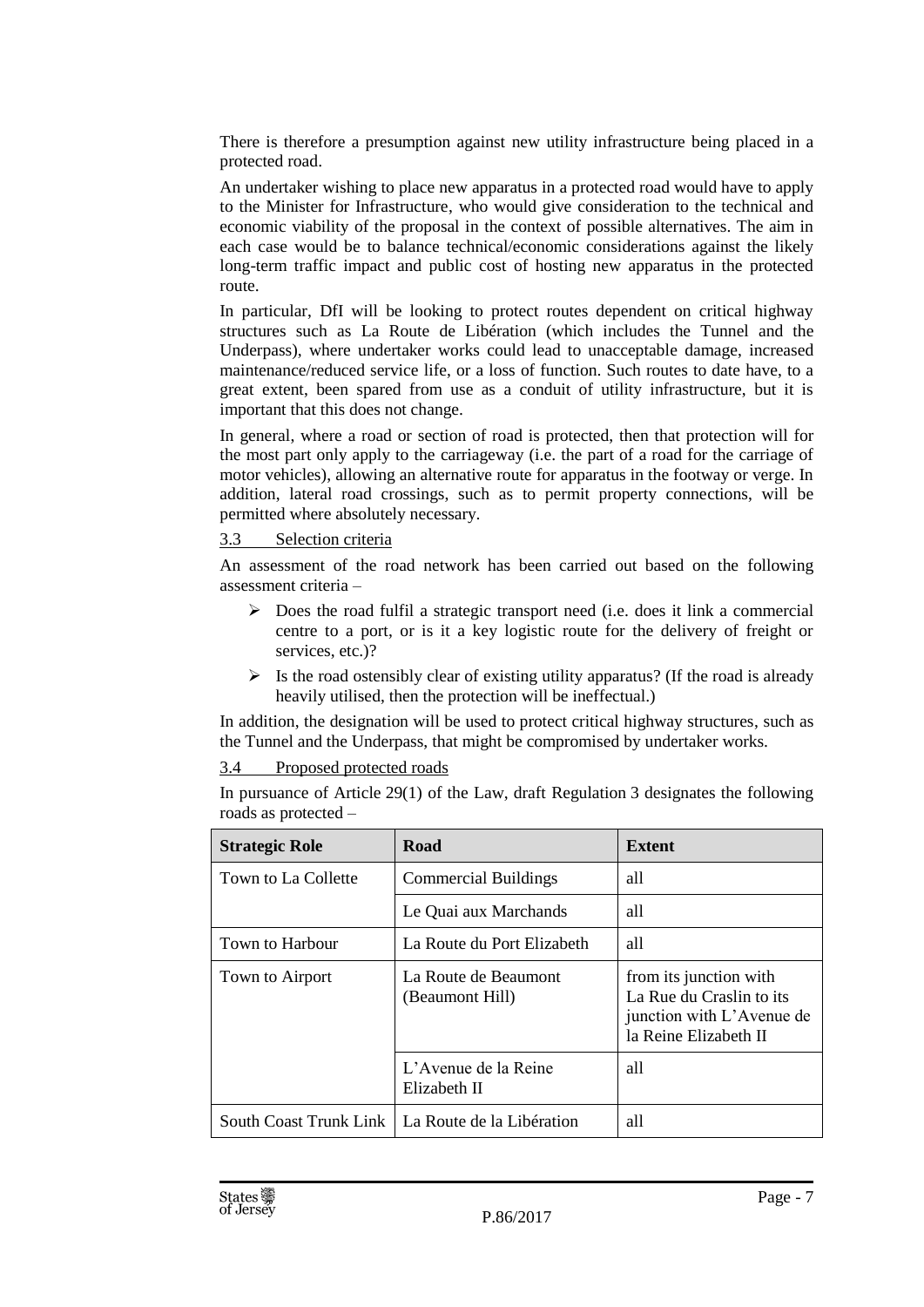| <b>Strategic Role</b> | Road            | <b>Extent</b>                                                                                  |
|-----------------------|-----------------|------------------------------------------------------------------------------------------------|
|                       | The Esplanade   | from its junction with<br>La Route de la Libération<br>to its junction with<br>Victoria Avenue |
|                       | The Tunnel      | all                                                                                            |
|                       | Victoria Avenue | all                                                                                            |

#### **4. Collective Responsibility under Standing Order 21(3A)**

The Council of Ministers has a single policy position on this proposition, and as such, all Ministers, and the Assistant Ministers for Infrastructure, are bound by the principle of collective responsibility to support the proposition, as outlined in the Code of Conduct and Practice for Ministers and Assistant Ministers [\(R.11/2015](http://www.statesassembly.gov.je/AssemblyReports/2015/R.11-2015.pdf) refers).

#### **5. Financial and manpower implications**

#### 5.1 Manpower

There are no additional manpower, revenue or capital requirements for the States or the Parishes arising from the adoption of the draft Regulations.

#### 5.2 Financial

In 2017, the Department of Infrastructure budgeted to spend £2,485,000 (capital) on planned main road maintenance resurfacing and £474,000 (revenue) on reactive maintenance (e.g. patching).

A wide range of research (including locally) shows that trenching (even when correctly reinstated) reduces the life of roads by between 30% and 40%, leading to increased maintenance, reduced performance and early replacement.

With, for example, a total of  $10,900 \text{ m}^2$  (square metres) of road surface being excavated in 2014 (70% in main roads), the impact is significant.

Part 6 of the Law (RESTRICTIONS ON UNDERTAKER WORKS) has been designed to reduce the negative impact of trenching from undertaker works. While it is not possible to directly quantify the positive financial effect of these new restrictions, in the medium to long term they may be significant.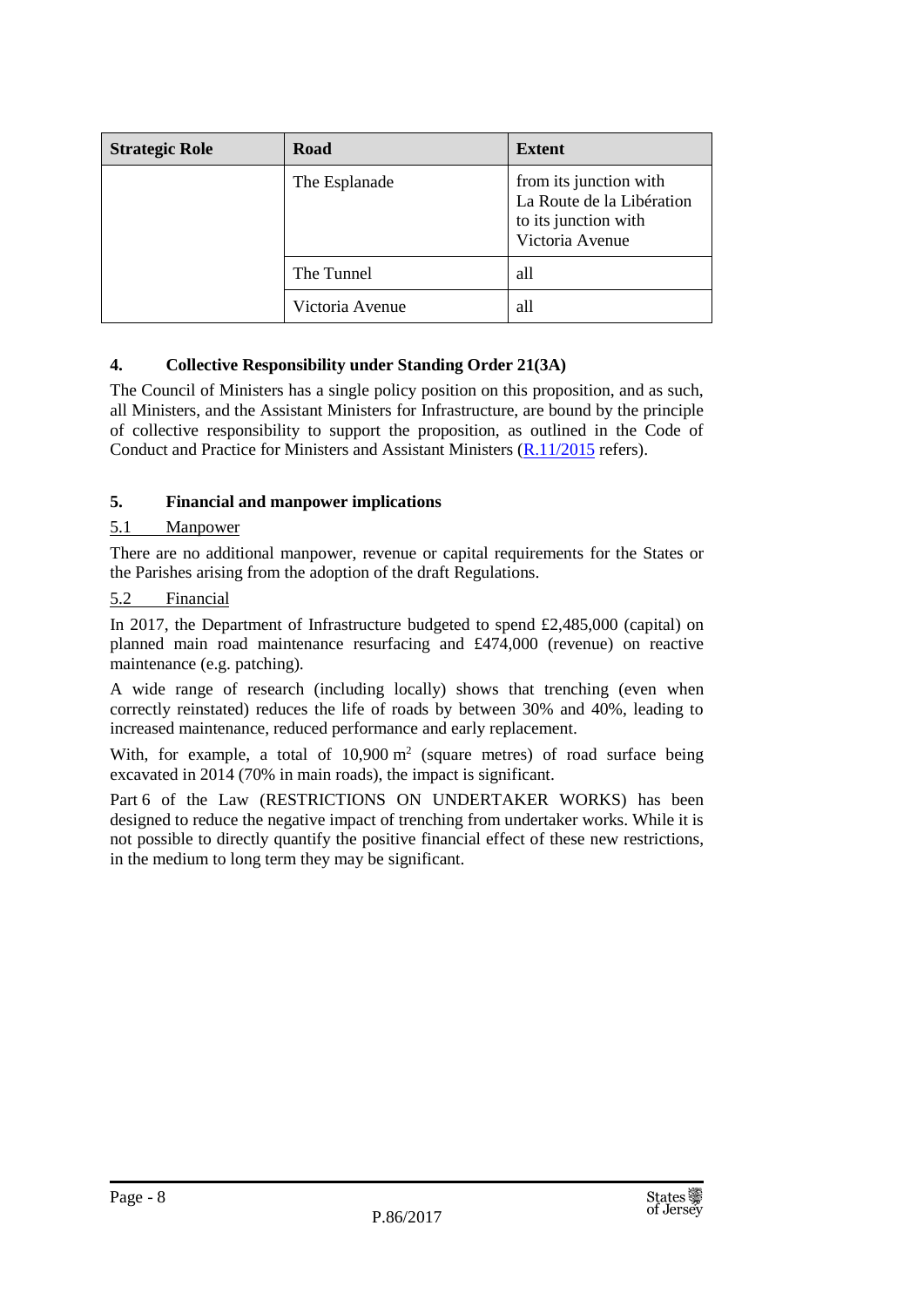#### **Explanatory Note**

These Regulations are made under the Road Works and Events (Jersey) Law 2016 ("Law"). They deal with two issues. First, they specify periods ("embargo periods") during which certain road works may not take place immediately after substantial highway authority works have taken place except in limited circumstances. Second, they list certain roads in which road works are not permitted except in limited circumstances.

#### *Regulation 1* is an interpretation provision.

*Regulation 2* specifies embargo periods. Under Article 28 of the Law, undertaker works which, broadly speaking, mean any road works involving digging up the road for purposes connected with utilities such as water, electricity, telecommunications or gas – cannot generally take place in a road for a period starting immediately after substantial road works by the highway authority have been completed in that road. The embargo period does not apply to emergency or urgent works, new services, certain repair works arising directly out of earlier works or works for which a highway authority has stated it is minded to grant permission because it thinks such works are necessary having regard to the particular circumstances of the case. Under *Regulation 2* different embargo periods apply depending on the kind of highway authority works that have been completed. The embargo period is 5 years from the date of completion of highway authority works that comprised construction or reconstruction of a carriageway used by motor vehicles or paved cycle tracks; 5 years where the highway authority works comprised specialist surfacing (such as stone paving or cobbles) of any other kind of paved road; 3 years where the highway authority works comprised resurfacing a carriageway used by motor vehicles or resurfacing paved cycle tracks; 1 year in the case of highway authority works that comprised construction, reconstruction or resurfacing of any other kind of paved road.

*Regulation 3* designates by name the roads in Jersey which are protected for the purposes of Article 29 of the Law. Under Article 29, a road can be designated only if it is considered to be of sufficient strategic importance to Jersey's transport connections. The effect of a designation under Article 29 is that a highway authority must refuse to grant a permit to carry out undertaker works unless the works relate to existing apparatus situated in a road (in other words applications for a permit to allow the placing of new apparatus would be refused) or where the Minister for Infrastructure has given prior approval for the undertaker works.

*Regulation 4* sets out the title of these Regulations and provides that they will come into force on 1st January 2018. This is the same date that it is intended that the remainder of the Law will come into force by an Appointed Day Act.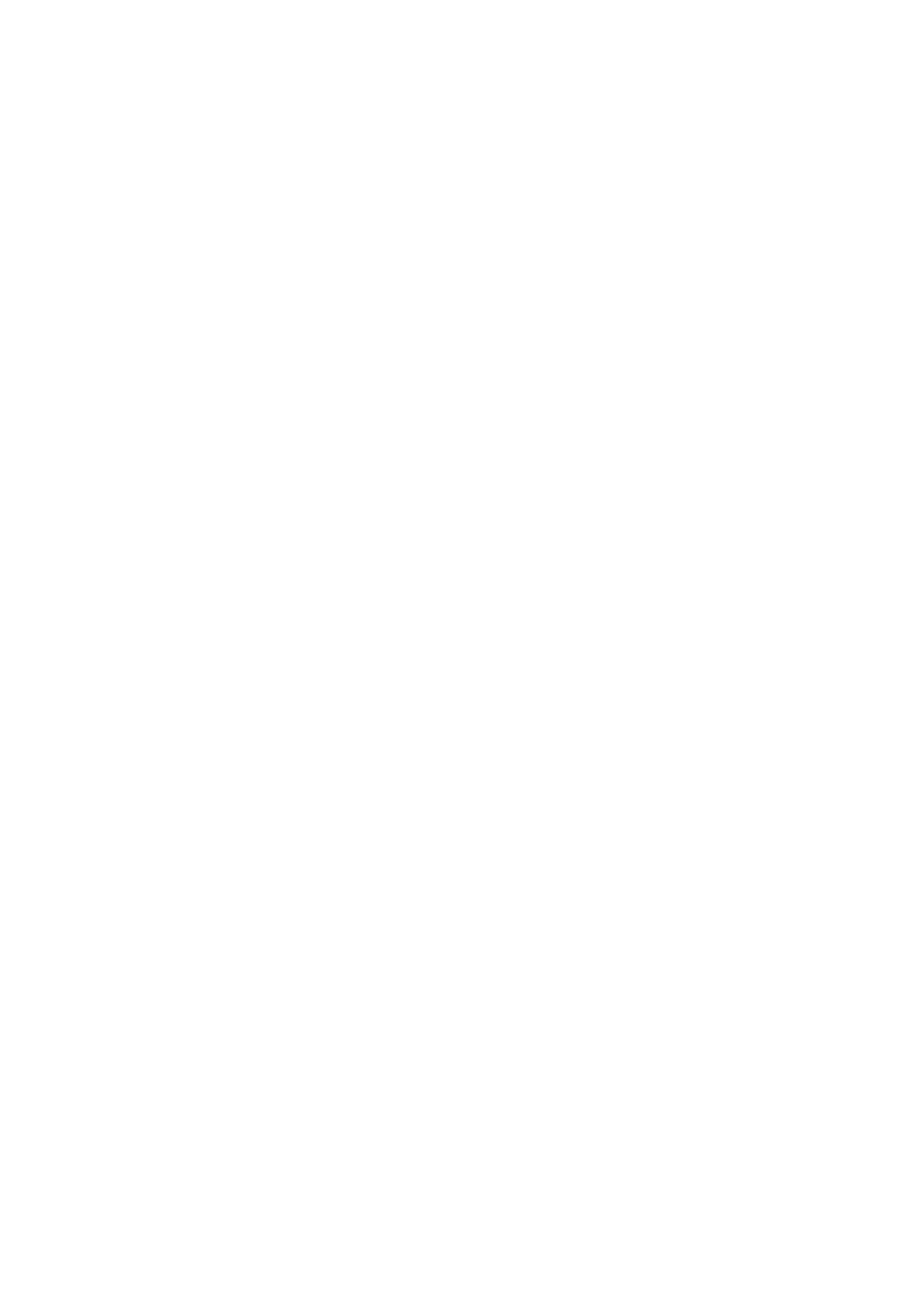

## **DRAFT ROAD WORKS (EMBARGO PERIODS AND PROTECTED ROADS) (JERSEY) REGULATIONS 201-**

#### **Arrangement**

#### **Regulation**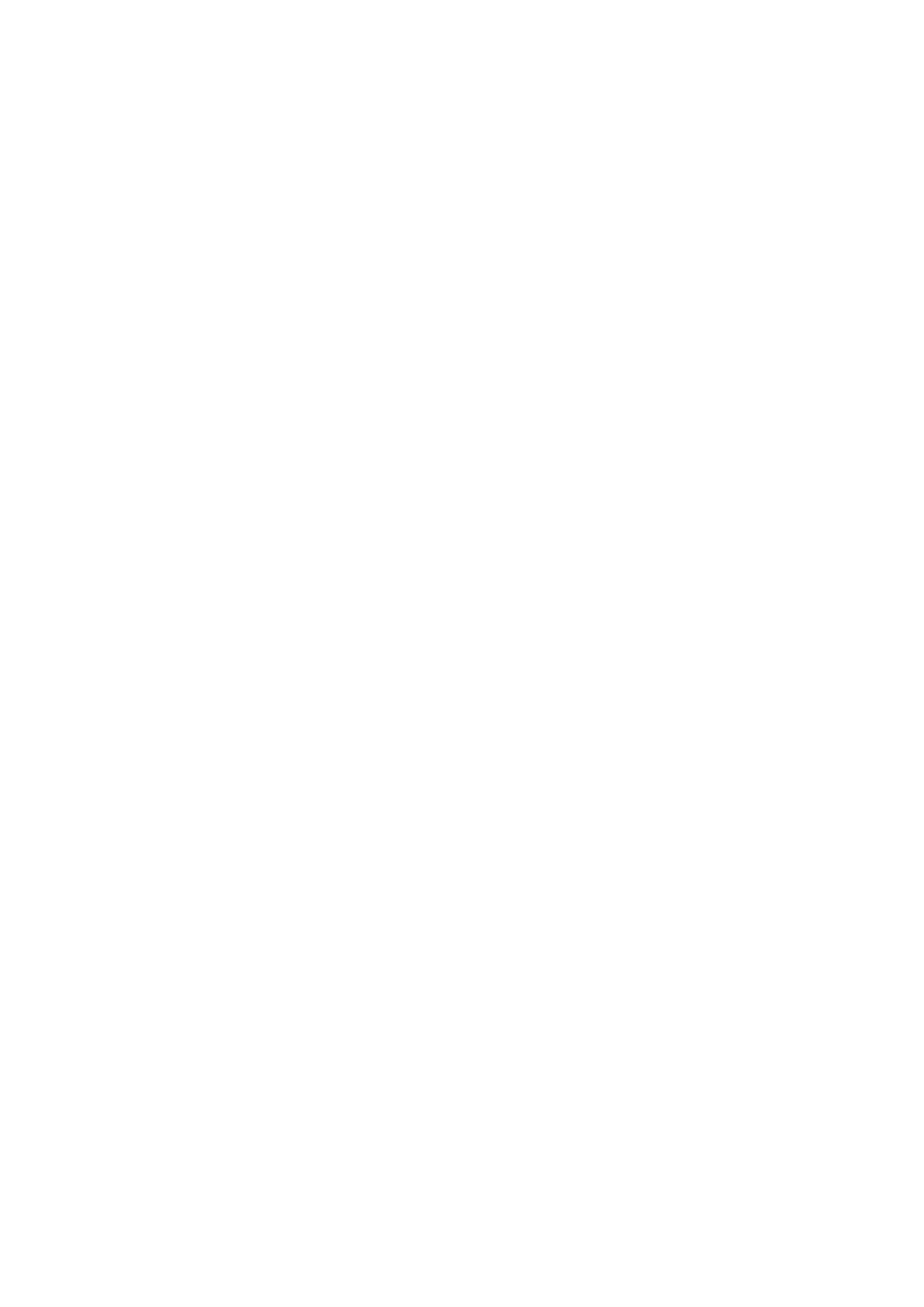

## **DRAFT ROAD WORKS (EMBARGO PERIODS AND PROTECTED ROADS) (JERSEY) REGULATIONS 201-**

*Made [date to be inserted] Coming into force [date to be inserted]*

**THE STATES**, in pursuance of Articles 28, 29 and 68 of the Road Works and Events (Jersey) Law 2016<sup>1</sup> , have made the following Regulations –

#### <span id="page-12-0"></span>**1 Interpretation**

In these Regulations –

"carriageway" means either or both of the following –

- (a) the part of a road over which the public have a right of way for the passage of motor vehicles;
- (b) a paved cycle track;

"construction" means the new construction of some or all of the various layers that make up a paved road;

"cycle track" means that part of a road over which the public have a right of way for the passage of pedal cycles, whether or not such part is listed as a cycle track in the Cycle Tracks (Jersey) Order 2000<sup>2</sup>;

"enhanced surfacing" means the construction of a new layer to form the running surface of a paved road where such layer provides enhanced visual amenity or specialist workmanship such as stone paving, cobbles or other specialist features or colours;

"Law" means the Road Works and Events (Jersey) Law 2016<sup>3</sup>;

"paved" means paved with cement, concrete, asphalt or other hard or impermeable material;

"reconstruction" means the removal of some or all of the various layers that make up a paved road and their replacement;

"resurfacing" means the removal of the layer which is the running surface of a paved road and its replacement to restore surface integrity or skid resistance.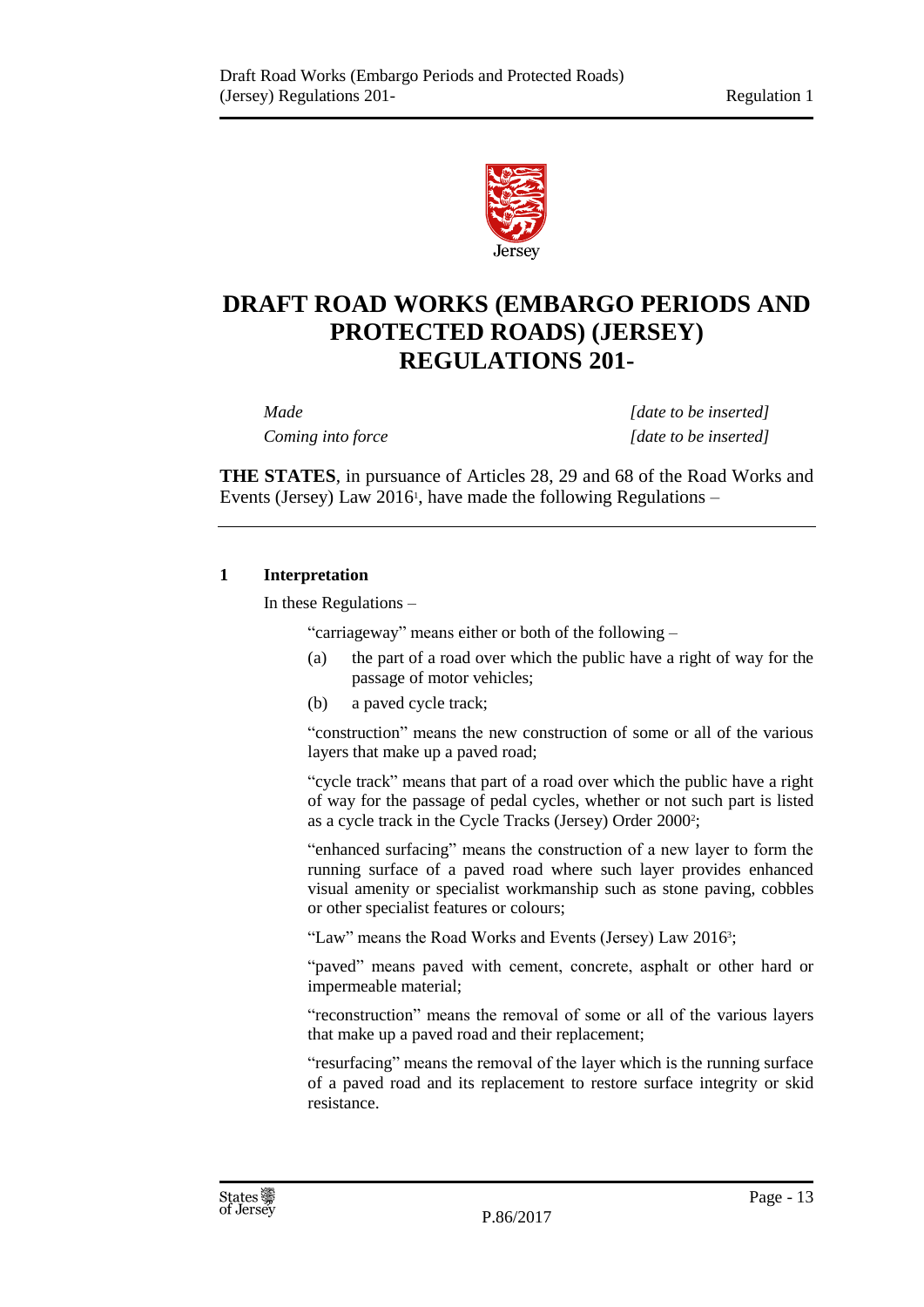#### <span id="page-13-0"></span>**2 Embargo periods**

The length of time referred to in the definition "embargo period" in Article 28(1) of the Law commencing on the date substantial highway authority works are completed is –

- (a) 5 years where the substantial highway authority works comprised construction (including enhanced surfacing) or reconstruction of a carriageway;
- (b) 3 years where the substantial highway authority works comprised resurfacing of a carriageway;
- (c) 5 years where the substantial highway authority works comprised enhanced surfacing of a paved road other than a carriageway;
- (d) 1 year where the substantial highway authority works comprised any of the following –
	- (i) construction (excluding enhanced surfacing),
	- (ii) reconstruction,
	- (iii) resurfacing,

of a paved road other than a carriageway.

#### <span id="page-13-1"></span>**3 Protected roads**

For the purposes of Article 29(1) of the Law the following roads specified in column 1 of the table, are, to the extent specified in column 2, designated as protected –

| Road                                    | <b>Extent</b>                                                                                         |
|-----------------------------------------|-------------------------------------------------------------------------------------------------------|
| <b>Commercial Buildings</b>             | all                                                                                                   |
| Le Quai aux Marchands                   | all                                                                                                   |
| La Route du Port Elizabeth              | all                                                                                                   |
| L'Avenue de la Reine Elizabeth II       | all                                                                                                   |
| La Route de la Liberation               | all                                                                                                   |
| The Tunnel                              | all                                                                                                   |
| Victoria Avenue                         | all                                                                                                   |
| Esplanade                               | from its junction with La Route de la<br>Liberation to its junction with Victoria<br>Avenue           |
| La Route de Beaumont (Beaumont<br>Hill) | from its junction with La Rue du<br>Craslin to its junction with L'Avenue<br>de la Reine Elizabeth II |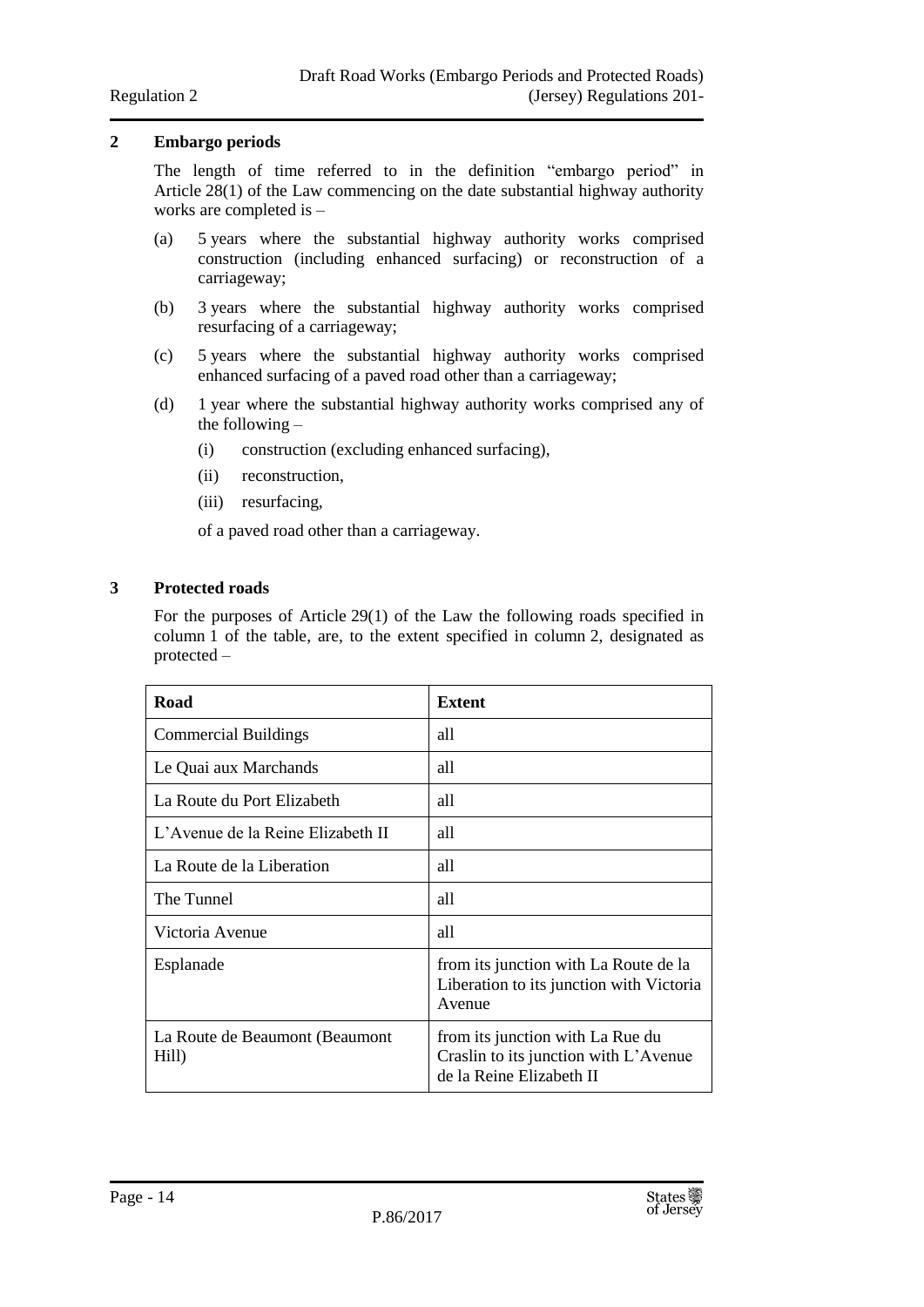#### <span id="page-14-0"></span>**4 Citation and commencement**

These Regulations may be cited as the Road Works (Embargo Periods and Protected Roads) (Jersey) Regulations 201- and shall come into force on 1st January 2018.